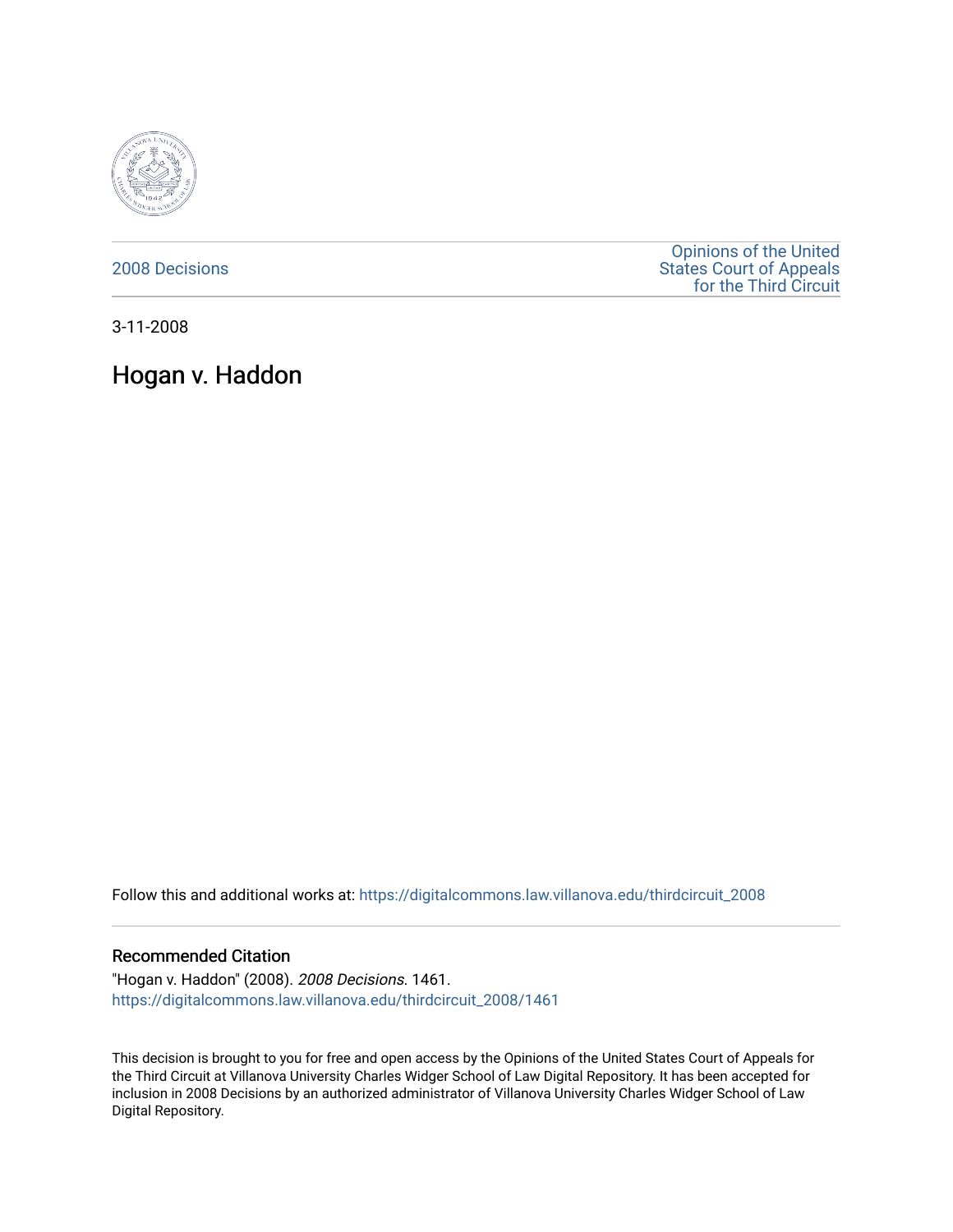## **NOT PRECEDENTIAL**

# UNITED STATES COURT OF APPEALS FOR THE THIRD CIRCUIT

\_\_\_\_\_\_\_\_\_\_\_\_\_

No. 07-1039 \_\_\_\_\_\_\_\_\_\_\_\_\_

### KATHY HOGAN,

### Appellant

v.

# TOWNSHIP OF HADDON, WILLIAM PARK, and DAVID CUNEO \_\_\_\_\_\_\_\_\_\_\_\_

On Appeal from the United States District Court of New Jersey (D.C. No. 04-cv-02036) District Judge: Honorable Jerome B. Simandle

Argued January 7, 2008

\_\_\_\_\_\_\_\_\_\_\_\_\_

Before: FUENTES, JORDAN, Circuit Judges and O'Neill, District Judge\*

(Filed: March 11, 2008)

F. Michael Daily, Jr. (Argued) 216 Haddon Avenue, Suite 100 Sentry Office Plaza Westmont, NJ 08108

*Counsel for Appellant*

<sup>\*</sup> Honorable Thomas O'Neill, District Judge, United States District Court for the Eastern District of Pennsylvania, sitting by designation.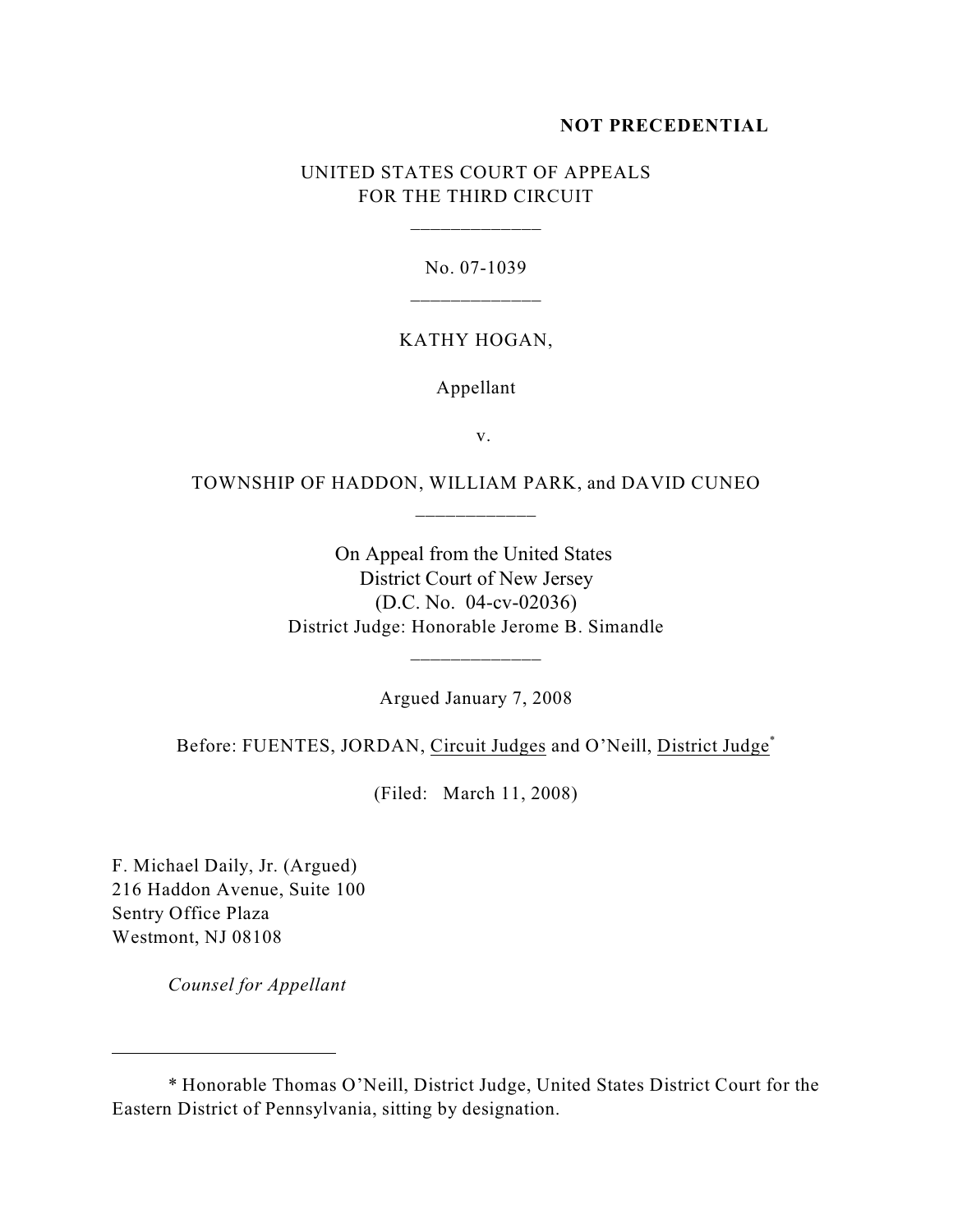Robert A. Baxter (Argued) Kelley, Wardell, Craig, Annin & Baxter 41 Grove Street Haddonfield, NJ 08033

*Counsel for Appellee Township of Haddon*

Louis R. Moffa, Jr. (Argued) Ballard, Sphar, Andrews & Ingersoll Main Street Plaza 1000, Suite 500 Voorhees, NJ 08043

*Counsel for Appellee William Park*

# OPINION OF THE COURT \_\_\_\_\_\_\_\_\_\_\_\_\_

\_\_\_\_\_\_\_\_\_\_\_\_\_

O'NEILL, District Court Judge

Kathy Hogan appeals from the December 1, 2006 final judgment of the District Court in favor of the Township of Haddon and William Park. The District Court entered summary judgment against Hogan on her First Amendment and retaliation claims. Jurisdiction in the District Court was predicated on 28 U.S.C. § 1331 and we have jurisdiction pursuant to 28 U.S.C. § 1291. We will affirm the judgment of the District Court.

I.

This is a dispute over whether appellees violated Hogan's First Amendment right to, and retaliated against her for the exercise of, free speech. Hogan was elected as a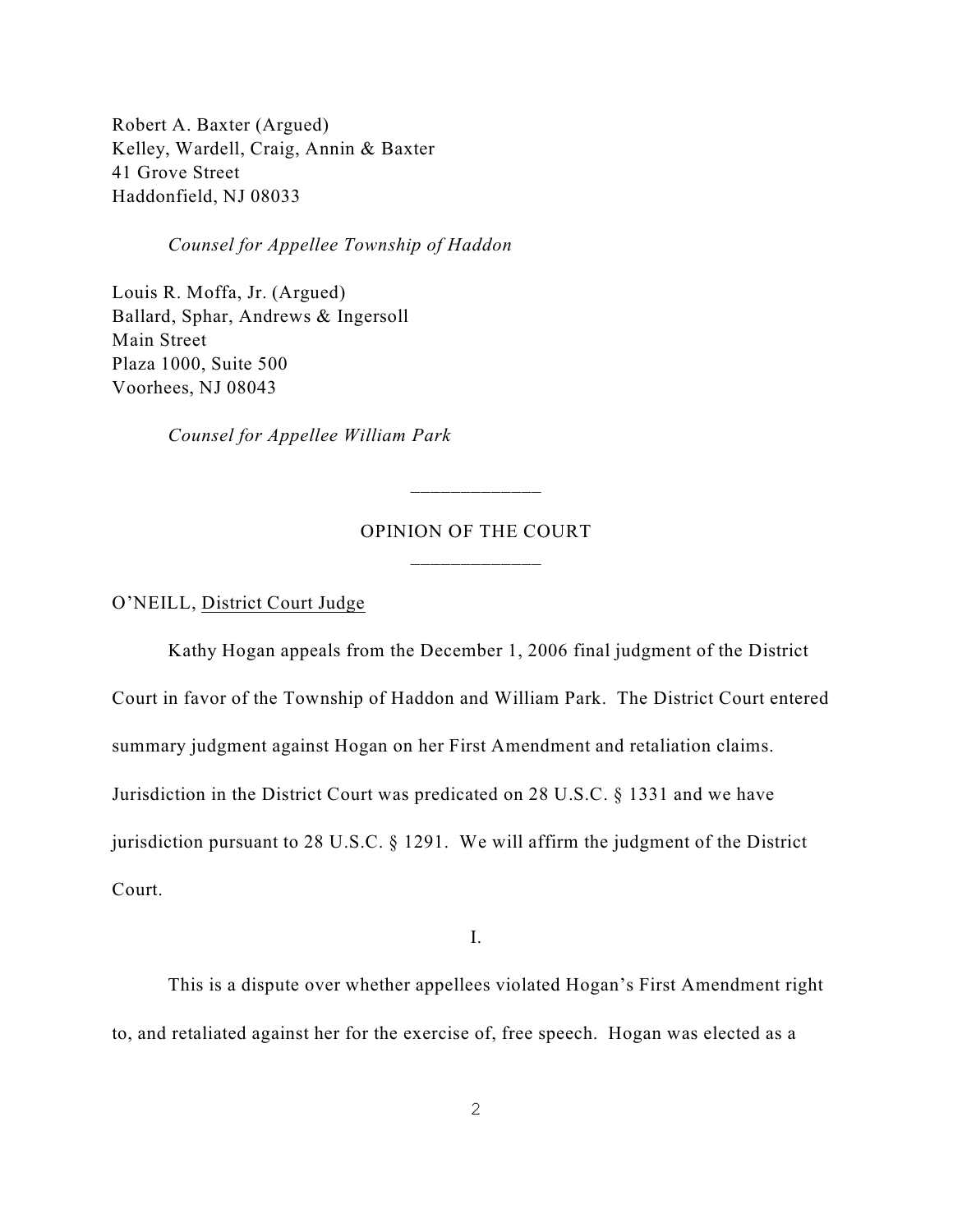Commissioner of Haddon Township in May 2003. The Township has a three Commissioner form of government which functions in accordance with the Walsh Act, N.J.S.A. 40:72-1. After the election the Commissioners selected Park to act as Mayor of the Township. The Mayor has general supervisory powers and chairs the public meetings of the Board of Commissioners. Park held the position of Mayor for over 18 years.

Shortly after she was elected Commissioner, Hogan moved for a vote for the Township to provide health insurance to her. At the time of her request, the Township did not provide the Commissioners with health insurance and neither of the remaining Commissioners seconded her motion. Hogan expressed her frustration with their decision. She indicated that the Commissioners' failure to second her motion would negatively impact their working relationship with her.

At the time Hogan was elected Commissioner the Township issued a publication entitled the "Monthly Monitor." The Township's Mayor, Chief of Police, and Public Works Director had bylines in the Monitor. The Township also had a website and cable channel. Commissioner Hogan submitted an article which was published in the June 2003 Monitor under the byline of Commissioner's Report. Hogan subsequently submitted additional articles, some of which were rejected because they were too lengthy and others which were published without the byline or credit to her as the author.

Hogan also requested that certain information be included on the Township's website and cable channel. She wished to have items such as minutes of Township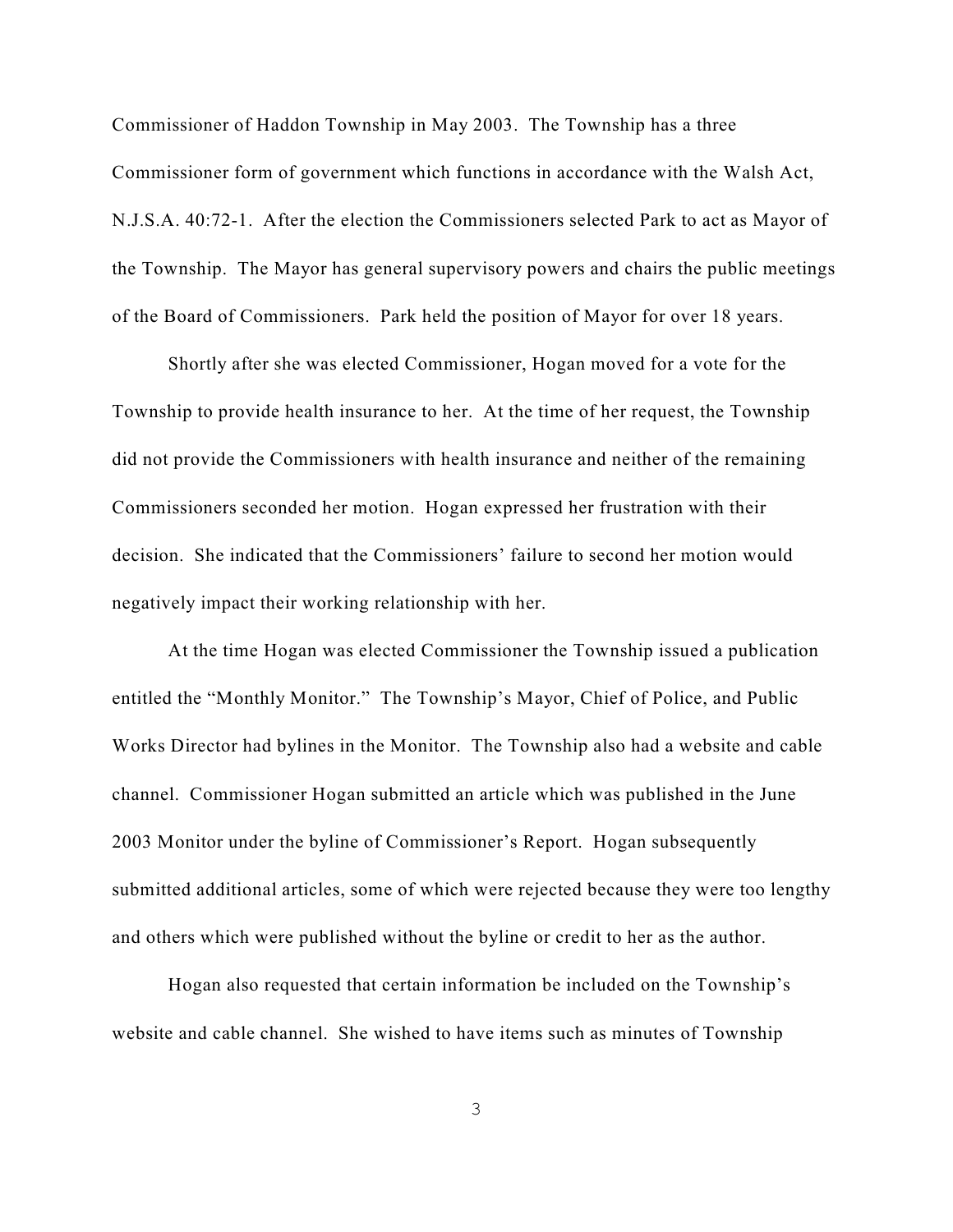meetings, voter registration information, the municipal code, and a proposed contract for the construction of athletic fields included on the website. Hogan's requests were denied. In addition, although Mayor Park was the only Commissioner with a personal office and telephone line, Hogan demanded a personal telephone shortly after taking office. She was provided with a personal telephone within two weeks of her request.

Hogan also made numerous requests for access to Mayor Park's official appointment schedule and to the personnel files of Township employees whose qualifications she questioned. Her requests were initially denied. She was subsequently provided with the resumes and other selected information from the requested personnel files. Due to the harassing manner in which she repeatedly made requests to Mayor Park's assistant, the assistant filed an internal complaint against her. Hogan also publicly criticized Township employees. Those employees filed lawsuits against her. Hogan often criticized the Township's administration, called the other Commissioners corrupt, and handed out pamphlets she authored during public meetings.

Hogan filed a complaint against the Township, Mayor Park, and Commissioner David Cuneo in the District Court of New Jersey in April 2004. She subsequently stipulated to the dismissal with prejudice of all claims against Cuneo. In her complaint, Hogan alleged that appellees: (1) violated her First Amendment rights to free speech; (2) violated her Fifth and Fourteenth Amendment rights to due process and equal protection; and, (3) violated her rights to free speech, due process and equal protection under the

4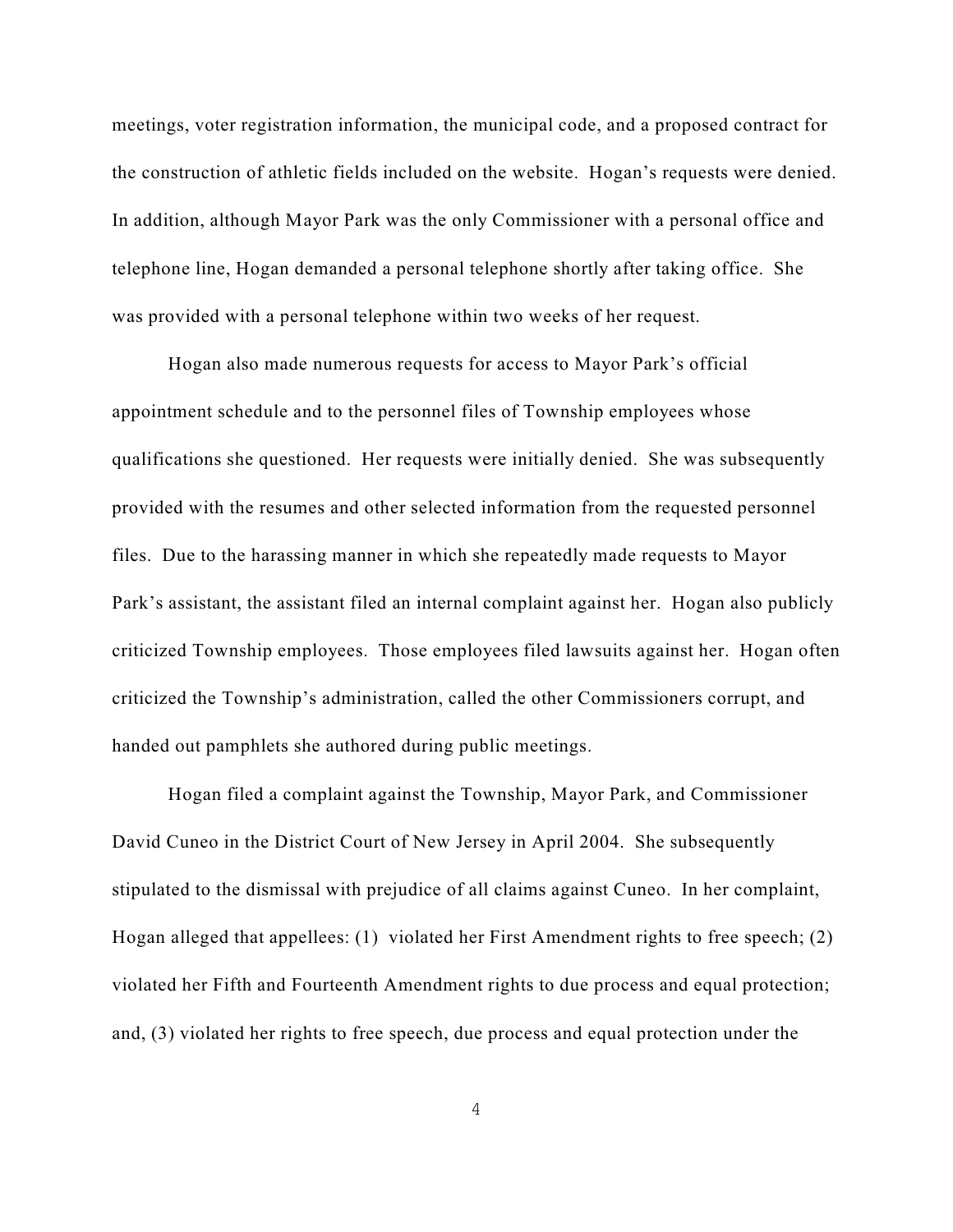New Jersey Constitution. Appellees moved for summary judgment. On December 1, 2006 the District Court granted summary judgment in appellees' favor and held that Hogan did not have any First Amendment rights to publish articles in the Monitor nor to post information on the Township's website or cable channel because her submissions were made in her capacity as a Township Commissioner. The District Court also held that because the Monitor, website, and cable channel were not public or limited public fora Hogan did not have a First Amendment right to publish or post thereon. The District Court further held that Hogan did not have a First Amendment right to access Mayor Park's appointment calendar nor to access the personnel files of Township employees. The District Court also held that Mayor Park was entitled to both legislative and qualified immunity, and that neither the Township nor Mayor Park retaliated against Hogan for exercising her First Amendment rights.

### II.

Hogan raises several arguments on appeal. Her arguments fall into four categories. First, she argues that appellees acted as censors and prevented her from publishing articles in the Monitor and also prevented her from communicating with the public through the Township's website and cable channel. Second, she maintains that the Supreme Court's decision in Garcetti v. Caballos, \_\_\_ U.S. \_\_\_, 126 S. Ct. 1951 (2006) is not controlling in this matter because it is limited to cases involving subordinate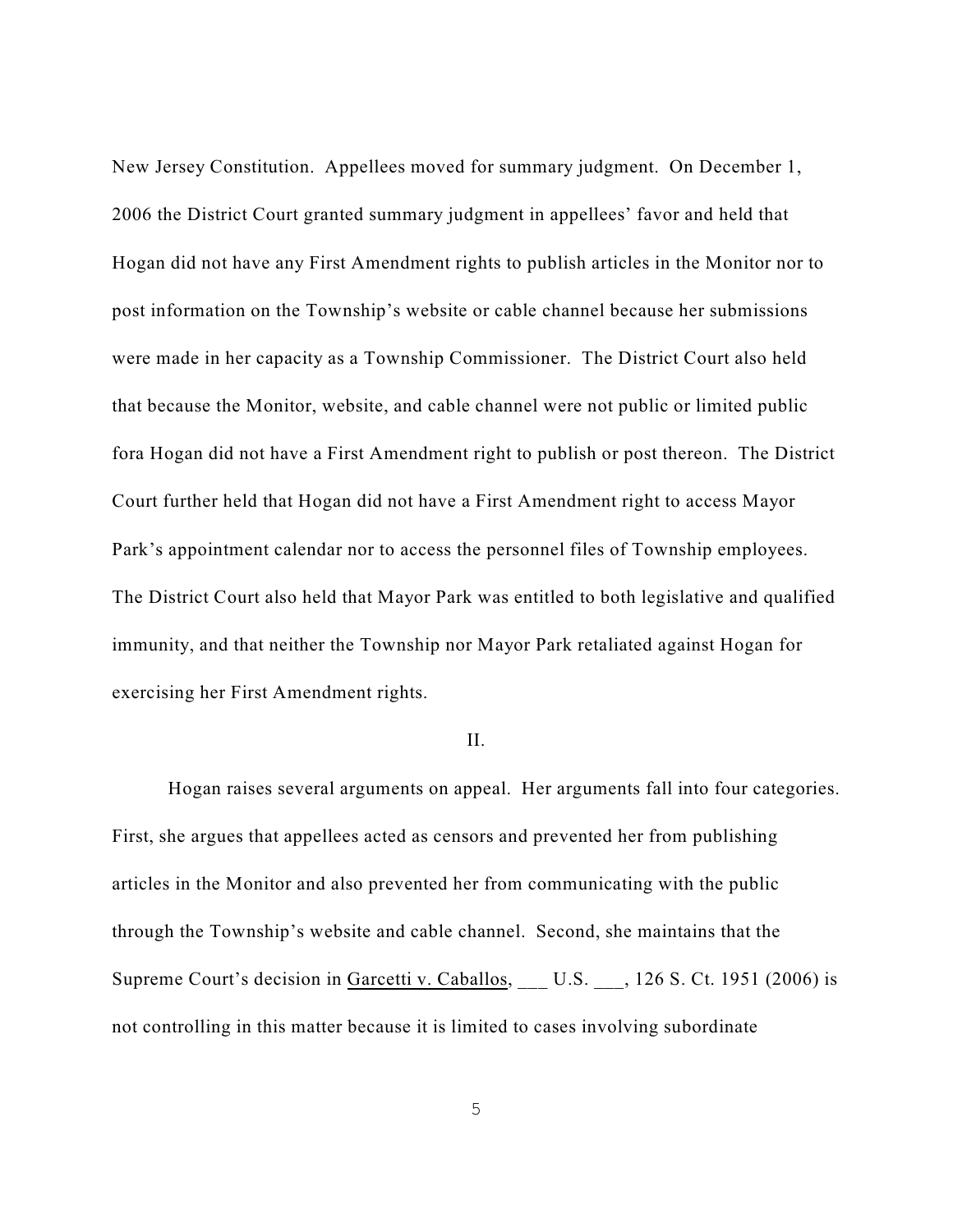government employees as opposed to elected officials. Third, she claims that a component of the First Amendment is a right to access the personnel files of Township employees and a right to access Mayor Park's official appointment schedule. She claims that appellees violated the purported right by preventing her access thereto. With respect to this claim, Hogan concludes that appellees retaliated against her for exercising her First Amendment rights by directing Township employees to file complaints and lawsuits against her. Fourth, Hogan argues that Commissioner Park is not entitled to either legislative or qualified immunity. We address each argument in turn.

# III.

We exercise plenary review over the district court's grant of summary judgment, construing the facts in the light most favorable to the nonmoving party. Moore v. City of Philadelphia, 461 F.3d 331, 340 (3d Cir. 2006). Summary judgment is appropriate if "there is no genuine issue as to any material fact and . . . the moving party is entitled to judgment as a matter of law." Fed.R.Civ.P. 56(c). Where the nonmoving party has the burden of proof, the moving party may prevail by demonstrating that "the nonmoving party has failed to make a sufficient showing of an essential element of her case." Celotex Corp. v. Catrett, 477 U.S. 317, 323 (1986). The nonmoving party may not rely upon bare assertions or conclusory allegations, but must adduce evidence establishing that there is a genuine factual dispute for trial. Fireman's Ins. Co. v. DuFresne, 676 F.2d 965,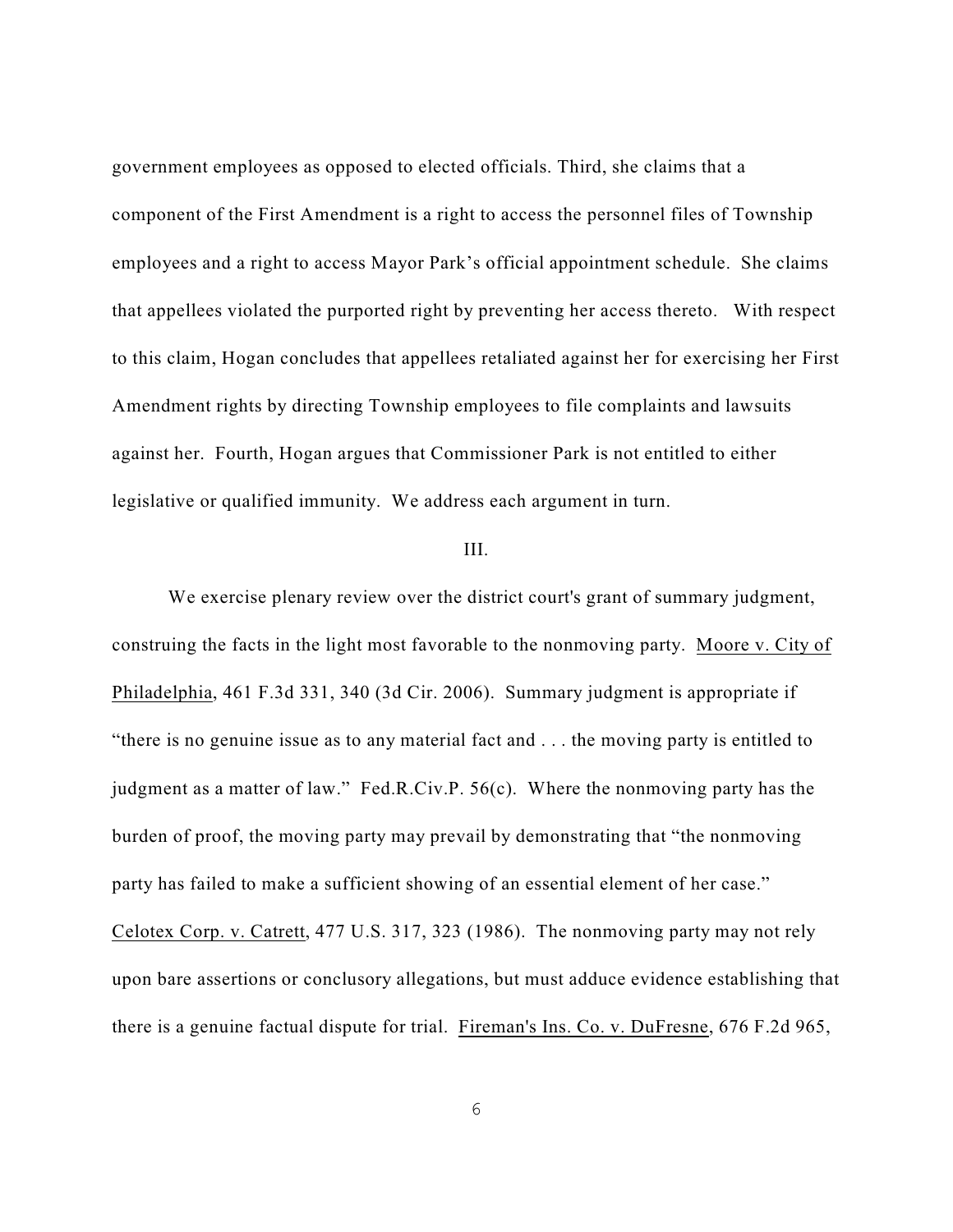969 (3d Cir. 1982). We may affirm the district court's grant of summary judgment on any ground supported by the record. Tourscher v. McCullough, 184 F.3d 236, 240 (3d Cir. 1999).

Hogan claims that she had a First Amendment right to publish articles in the Monitor and to post on the Township's website and cable channel. Based on our review of the record we find that there is no First Amendment protection that attaches to the articles that Hogan submitted for publication in the Monitor, to her desired use of the Township's cable channel or to her requests to have information published on the Township's website. As the District Court correctly noted, and the parties do not dispute, the Monitor, as well as the cable channel and the website, are local government-owned and sponsored, and as such are not public or limited public forums. Thus, Hogan had no constitutional right to publish material in the newsletter or to post on the Township's website and cable channel.<sup>1</sup>

Second, Hogan has failed to present evidence that the articles Hogan submitted for publication in the Monthly Monitor that were allegedly "pulled" by Park were withheld from publication because of the viewpoint expressed therein. Indeed, the three articles one requesting volunteers from the senior citizen community to start a program teaching

 $<sup>1</sup>$  Hogan has also argued that the District Court improperly applied the Supreme Court's</sup> precedent in Garcetti v. Ceballos, \_\_ U.S. \_\_, 125 S. Ct. 1951 (2006). However, because we conclude that Hogan's First Amendment rights were not violated, we need not reach her Garcetti arguments.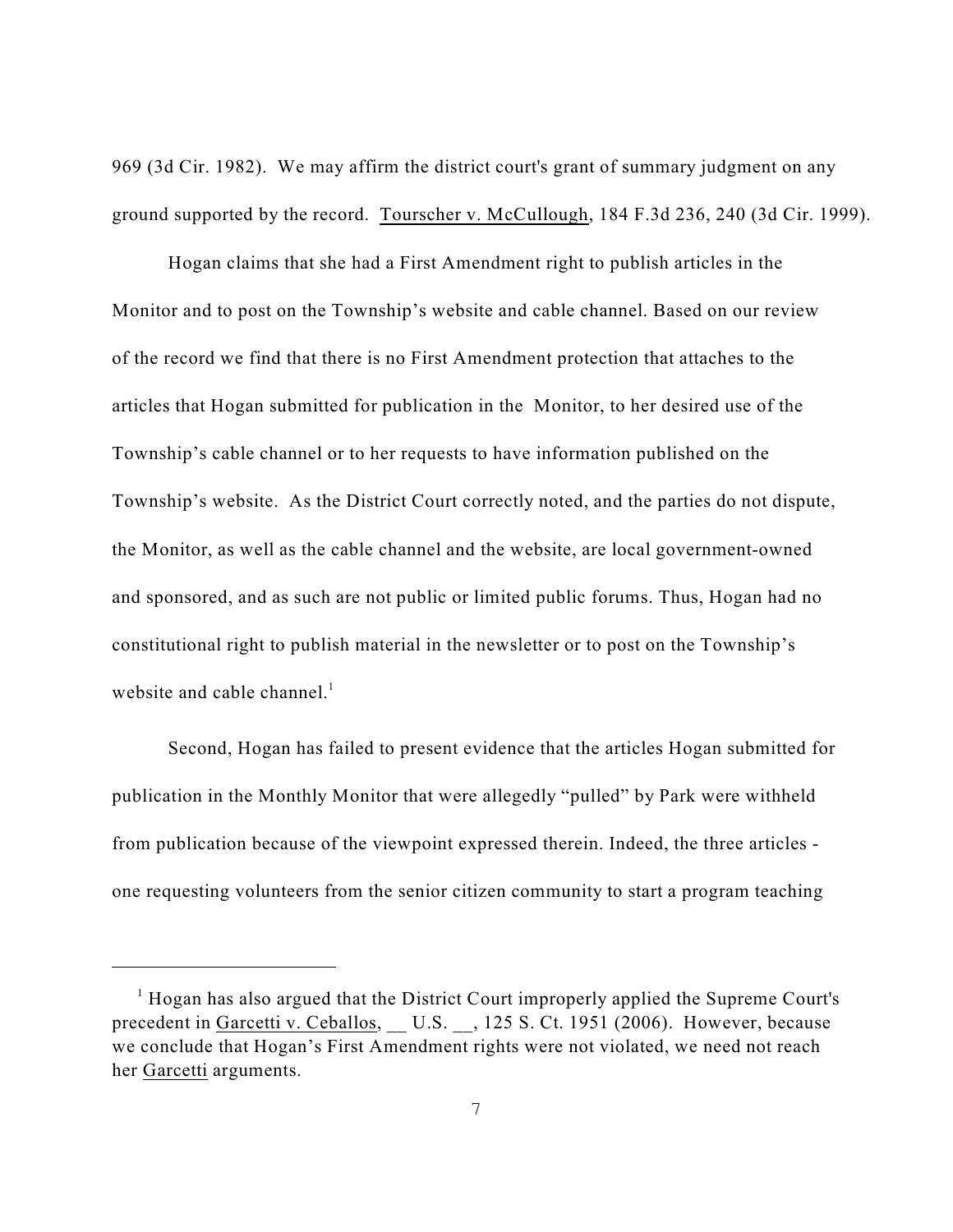seniors about computers, another requesting volunteers for a grant task force, and a third conveying Hogan's experience assisting producers from The Oprah Winfrey Show with their work in the Township - cannot be said to portray Hogan's viewpoint. Similarly, Hogan presents no evidence that the articles which were published and not attributed to Hogan were done so because of any viewpoint expressed. See [Monteiro v. City of](#page-8-0) Elizabeth*,* [436 F.3d 397, 406 \(3d Cir. 2006\).](#page-8-0)

Assuming *arguendo*, that Hogan had a First Amendment right to have her articles published in the Monitor, we find her claims of a violation wholly unsubstantiated given the fact that multiple articles she drafted were in fact published in the Monitor and she expressed her views through various mediums including, but not limited to, speaking at meetings, distributing pamphlets and writing letters to the editors of the local newspaper which were published. Therefore, the District Court's grant of summary judgment was proper and we will affirm it's decision.

### IV.

<span id="page-8-0"></span>Hogan next argues that she had a First Amendment right to access Mayor Park's official appointment schedule and to access the contents of Township employees' personnel files. Hogan does not cite any authority to support her arguments. The cases she cites stand for the proposition that the public has First Amendment rights to access government functions, administrative proceedings, trials and meetings. See generally,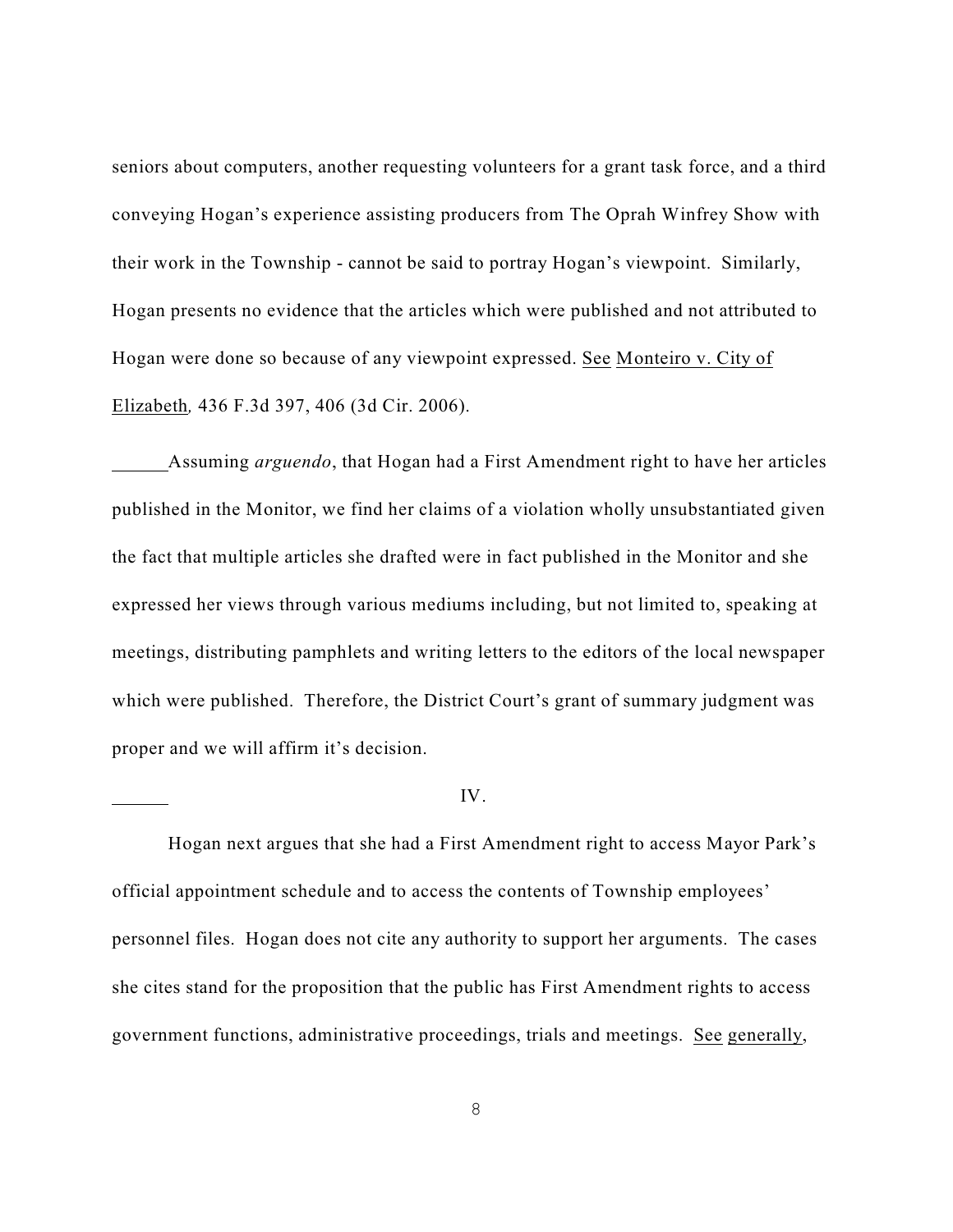Richmond Newspaper, Inc. v. Virginia, 448 U.S. 555, 575 (1980). No authority supports Hogan's assertion that it is only logical that as a Commissioner she had a First Amendment right to access Mayor Park's official's appointment schedule and the personnel files of Township employees. Therefore, the District Court did not err in determining that Hogan did not have a First Amendment right thereto. We will affirm the District Court's grant of summary judgment on this issue.

#### V.

Hogan next argues that appellees retaliated against her for publicly criticizing Township employees. She maintains that appellees retaliated against her by encouraging the subject employees to file formal complaints and lawsuits against her. Hogan also claims that the Township Solicitor retaliated against her by warning that she could be the subject of law suits for harassment.

It is clear that "[a] public employee has a constitutional right to speak on matters of public concern without fear of retaliation." McKee v. Hart, 436 F.3d 165, 169 -170 (3d Cir. 2006)(quoting Brennan v. Norton*,* 350 F.3d 399, 412 (3d Cir. 2003)). Therefore, a public employee may claim that her First Amendment rights were violated by retaliatory harassment for the employee's speech. McKee, 436 F.3d at 170. Constitutional retaliation claims are analyzed under a three-part test. Eichenlaub v. Township of Indiana, 385 F.3d 274, 282 (3d Cir. 2004). In order to prove retaliation Hogan must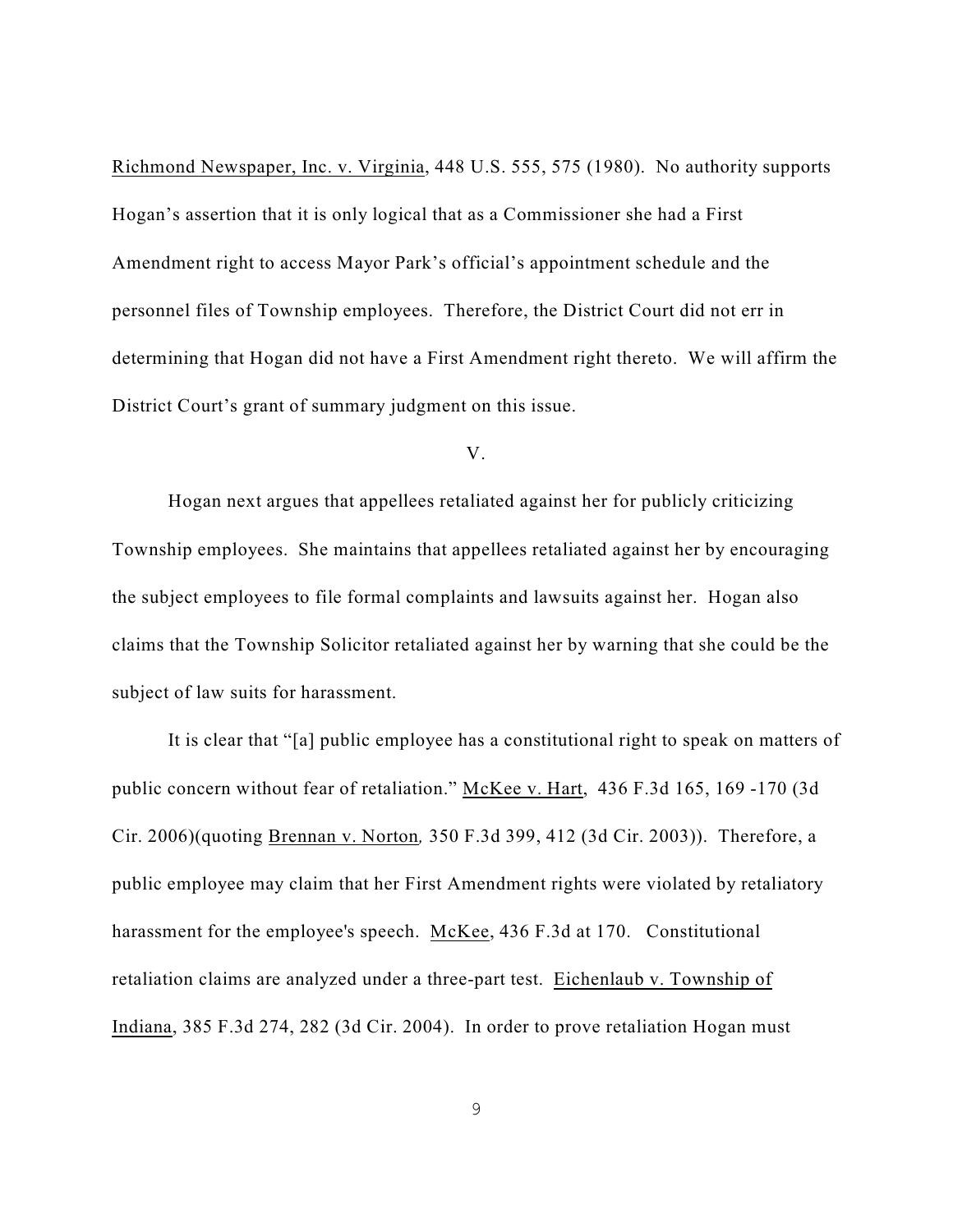demonstrate: (1) that she engaged in constitutionally-protected activity; (2) that the Township responded with retaliation; and (3) that the protected activity caused the retaliation. Id. (citing Anderson v. Davila, 125 F.3d 148, 161 (3d Cir. 1997)).

A First Amendment right exists when the alleged retaliatory conduct was sufficient ". . . to deter a person of ordinary firmness from exercising her First Amendment rights." McKee, 436 F.3d at 170 (quoting Suppan v. Dadonna, 203 F.3d 228, 234-35 (3d Cir. 2000). The effect of the alleged conduct on the employee's freedom of speech "need not be great in order to be actionable " but it must be more than de minimis. Id*.* (quoting Bart v. Telford*,* 677 F.2d 622, 625 (7th Cir.1982)).

Although Hogan may have had a First Amendment right to publicly criticize Township employees, on summary judgment she failed to produce any evidence that appellees responded with retaliation. Hogan spoke at length during meetings, publicly criticized Township employees, and distributed pamphlets. Moreover, she was provided with the resumes and other personnel data regarding the Township employees she criticized. There is no evidence that the internal complaint and law suits filed against her by Township employees were filed at Mayor Park's direction. Hogan did not satisfy her burden of production on summary judgment. Therefore, her retaliation claims were properly dismissed by the District Court.

Hogan's final claim for retaliation is based on Mayor Park's conduct on March 24,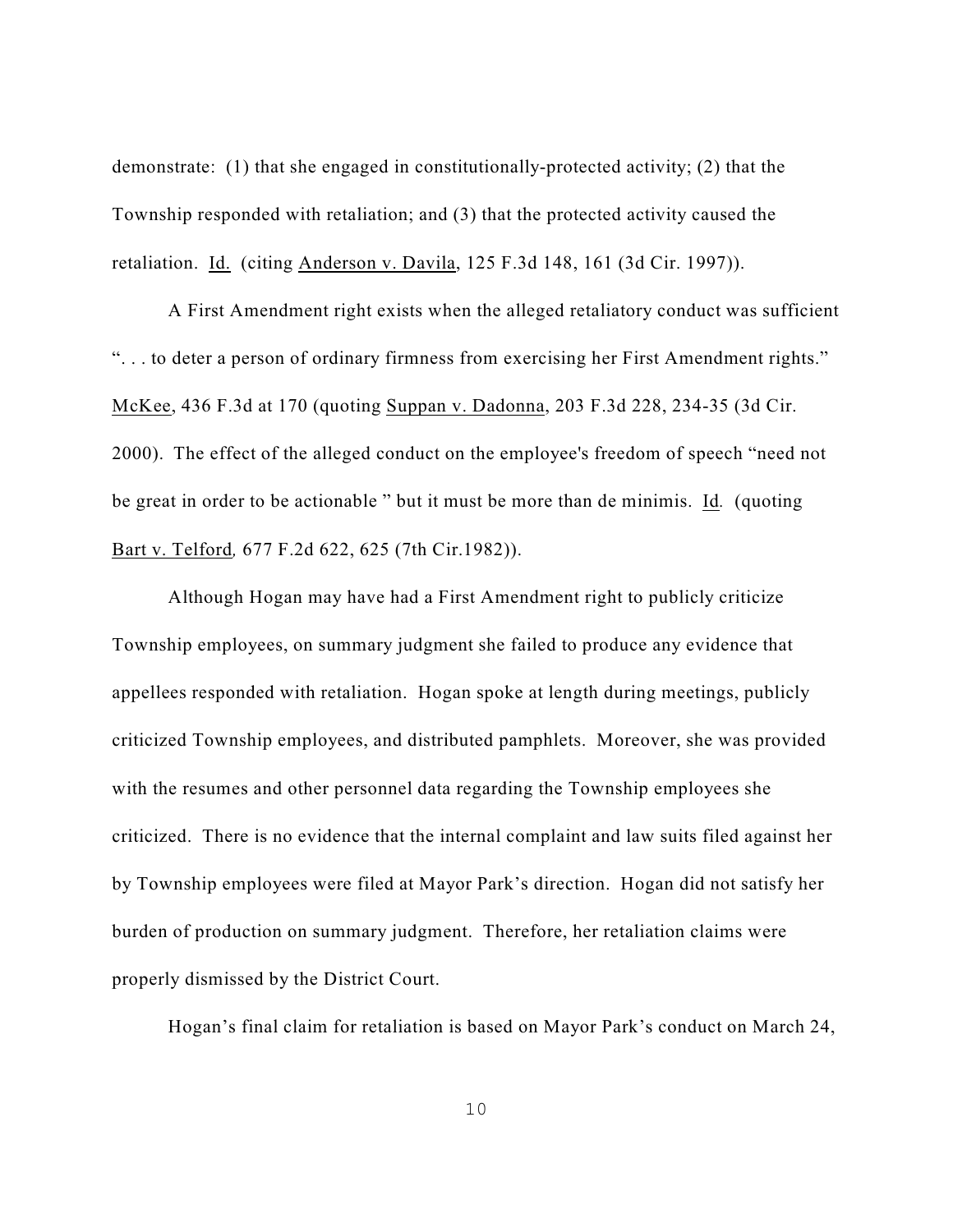2004. The record reflects that Mayor Park elbowed her after she criticized the manner in which he spoke to a Township private citizen. While Park's action may have been untoward it was not sufficient to deter a person of ordinary firmness from exercising her First Amendment rights. In fact, Hogan spoke often, freely, and critically on numerous occasions after the elbowing incident. Again, Hogan failed to satisfy her evidentiary burden. The District Court properly dismissed this claim and we will affirm the District Court on this issue.

#### VI.

Hogan's final arguments are that Mayor Park is not entitled to either legislative or qualified immunity. With respect to legislative immunity she asserts that the Township is liable for Mayor Park's actions because he was a decision maker who possessed final, unreviewable authority. With respect to qualified immunity, Hogan maintains that Mayor Park discriminated against her based on the viewpoints she expressed and that as a reasonable public official he should have known that his actions were unconstitutional.

Municipal legislators enjoy absolute immunity from suit and liability under 42 U.S.C. § 1983 for their legislative activities. Bogan v. Scott-Harris, 523 U.S. 44, 118 S.Ct. 966 (1998). On appeal, Hogan does not identify which of Mayor Park's actions she claims are not entitled to legislative immunity. Instead, she generally argues that the Commissioners were aware of Mayor Park's conduct over the course of numerous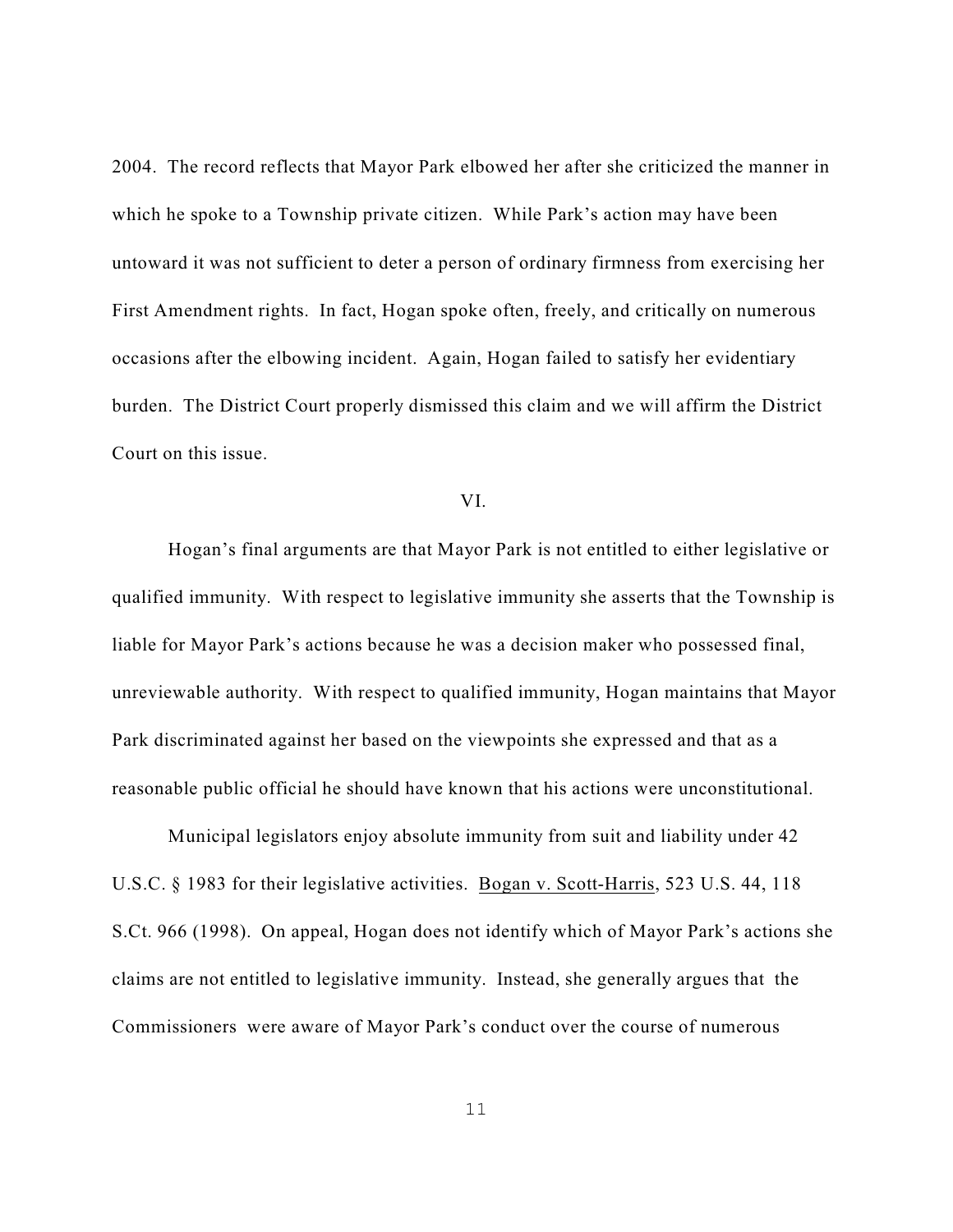administrations and permitted him to administer the Monitor, cable channel and website without policies or standards. The District Court held that Mayor Park was entitled to legislative immunity with respect to using his gavel to limit the time Hogan spoke at meetings in order to keep the meetings on schedule. The District Court also held that Hogan's claims that she was out-voted by Mayor Park and the remaining Commissioner and her claims for the Township's failure to install her telephone upon her request were also entitled to legislative immunity. A legislator's exercise of discretionary and budgetary powers are entitled to legislative immunity. See id. at 970, 973. Mayor Park's actions in establishing the time and agendas for meetings were actions involving his exercise of discretionary powers and therefore they are entitled to legislative immunity. The record reflects that the Mayor did not install a telephone in Hogan's office immediately after her request because it would have required payment for overtime expenses. Because this decision involved budgetary concerns, Mayor Park is also entitled to legislative immunity regarding it. Finally, it is clear that Mayor Park's voting decisions are exercises of his discretionary legislative powers which are also entitled to legislative immunity. Therefore, we will affirm the District Court on this issue.

Mayor Park is also entitled to qualified immunity. Public officials who perform discretionary duties within the scope of their employment are "shielded from liability for civil damages insofar as their conduct does not violate clearly established statutory or